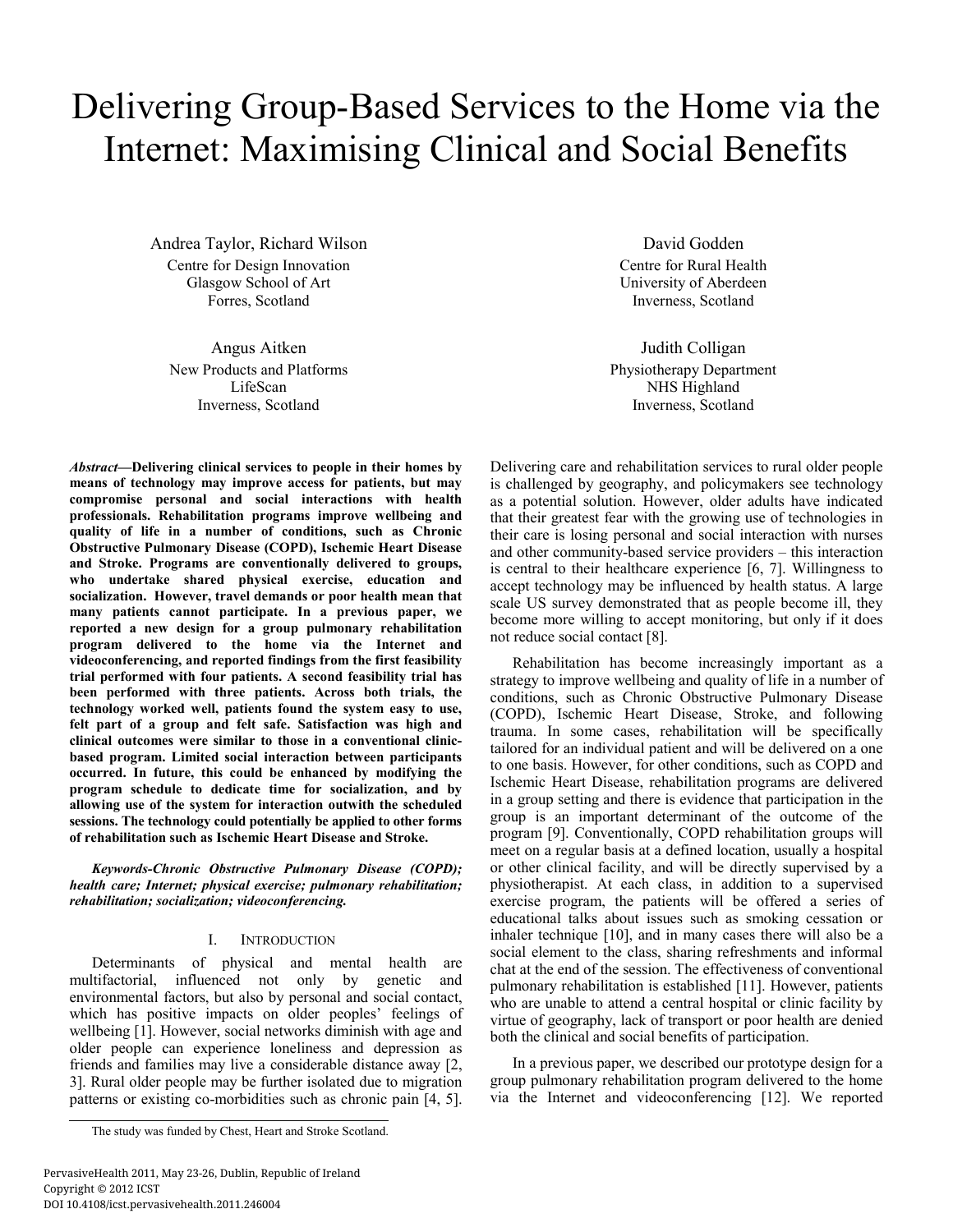findings from the first trial demonstrating the feasibility of delivering such a program, with clinical outcomes comparable to a conventional program. This paper contributes findings from the second trial with a discussion of the main challenges encountered, and opportunities for future development of such systems. The paper is organized as follows. We first review related work on delivering pulmonary rehabilitation at a distance. For context, we briefly summarize the research methods. Thereafter, we report the combined findings of the two trials: feasibility, acceptability, clinical effectiveness, and challenges of delivering pulmonary rehabilitation to the home via the Internet and videoconferencing. We conclude with a discussion of the wider potential of such systems.

# II. RELATED WORK

This section provides examples of three approaches to the remote delivery of pulmonary rehabilitation.

#### *A. Centre-Based Pulmonary Rehabilitation*

Two programs, which use satellite centres closer to patients' homes than the main hospital, have reported their findings. Tayside National Health Service (NHS) Board in Central Scotland delivered a program to three patients at a remote community hospital, using high-end videoconferencing linked to a conventional class at the main hospital centre [13]. Patient satisfaction was high. A comparable program is run as part of routine clinical care at the Centre for Lung Health in Western Canada [14]. High-end videoconferencing equipment is used to link 8–12 patients at the Centre with 2–6 patients in 10 satellite groups at remote hospitals or health centers. In both programs clinical outcomes were reported as comparable to those from the standard pulmonary rehabilitation program at the main Centre. However, both programs still require patients to travel to a clinic location to participate, and involve a clinician at the remote site to supervise and operate the equipment. Also, videoconferencing is used for the education component of the programs only, not for supervision of exercises.

## *B. Self-Managed Pulmonary Rehabilitation*

In China, a mobile phone application was developed that delivered music at a variable tempo as a background to a tailored walking program over one year [15]. The results indicated good compliance and clinical outcomes, but there was no group or social element to the program. Reference [16] also uses a mobile phone application, combined with a pulse oximeter (a device that measures heart rate and blood oxygen saturation), for self-management of pulmonary rehabilitation. Heart rate and time remaining are displayed on the screen during exercise; color-coding and a siren-like sound alert the patient if their heart rate exceeds safe limits. The data, including blood oxygen saturation, are saved to the phone memory card for upload to a PC for a clinician to examine. However, this approach also lacks the group setting and peer support of conventional programs.

#### *C. Home-Based Pulmonary Rehabilitation*

The design and implementation of a Norwegian pulmonary rehabilitation system, involving a dedicated PC running open



Figure 1. A custom designed PC was connected to each patient's home TV and wired to the Internet, together with a webcam, speakerphone, and where appropriate, a wireless pulse oximeter.

source videoconferencing software connected to the patient's home TV and the Internet, has been published [17], but there have to date been no reports of clinical outcomes or discussion of any social or other benefits from this system.

# III. METHODS OVERVIEW

Our methods and prototype design for a group pulmonary rehabilitation program delivered to the home via the Internet and videoconferencing, is described in [12]. A brief summary for context follows.

# *A. Design and Technology*

 The design was informed by initial discussions with a patient group, described in [12]. A mini PC was re-boxed in a simple case with a single large on/off button, to create an easy interaction (Fig. 1). The PC was connected to the patient's home TV and wired to the Internet, together with a webcam (Logitech QuickCam Pro 9000), speakerphone (ClearOne Chat 150 USB), and, where appropriate, a wireless pulse oximeter (Nonin Onyx II, 9560). The physiotherapist was equipped with a desktop PC wired to the Internet and connected to two video screens, the same webcam and speakerphone, and a standard CD player. A 40-inch screen displayed the video. Positioned beneath, a 20-inch screen displayed patient information including pulse oximeter readings and an exercise timer. To create a group spirit, video screen layouts were selected that displayed all the participants simultaneously (Fig. 2).

A videoconferencing service (JVCS Desktop) available to the JANET community was employed, which enables 12 users



Figure 2. The optimum video screen layout was selected that displayed all the participants – in this instance, the physiotherapist appeared bottom left.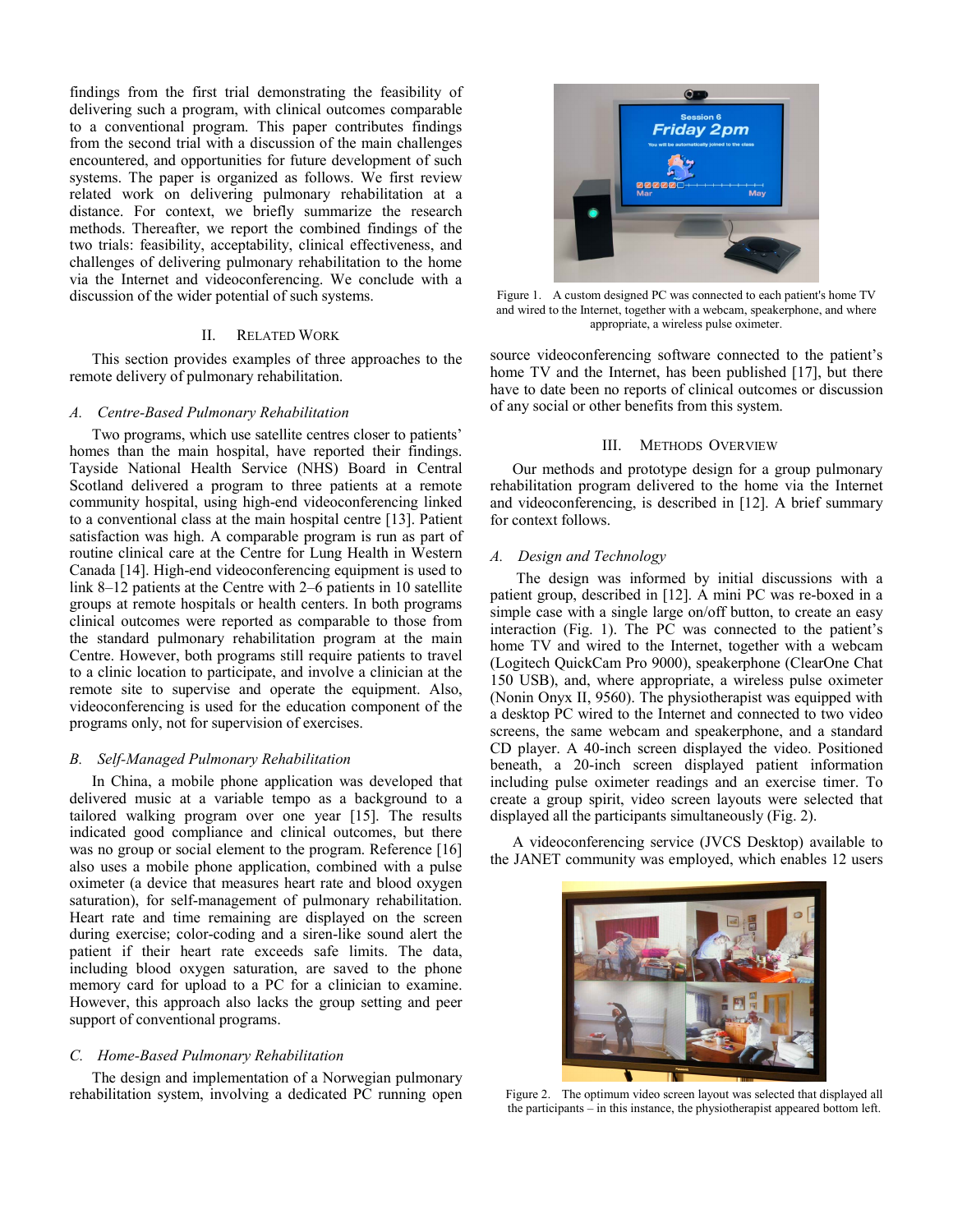

Figure 3. The exercises used resistive elastic bands and everyday household objects in place of specialized gym equipment e.g. tinned fruit as arm weights.

to dial in to a videoconference from a Windows-enabled PC running free software by Tandberg called ConferenceMe [18]. In addition, custom software was developed to: make it very easy for patients to join a conference, time the exercises, and communicate pulse oximeter data to the physiotherapist in realtime. The software was developed using Microsoft's .NET framework and written in C#. It used a client-server model where the physiotherapist's PC was the server and the patients' PCs the clients. The server sent commands to the clients using Internet Protocol Technology (TCP/IP) on a static IP address and read data back over the Internet; the clients continuously listened on an IP port for incoming commands. ConferenceMe and the custom software ran independently.

## *B. Procedure and Outcome Measures*

Two feasibility trials, approved by The North of Scotland Research Ethics Service, were performed in our NHS Board area of Highland in 2010, with four and three patients respectively: three males and four females, aged 58–79, with moderate to severe COPD. A physiotherapist supervised exercises and advice sessions from the research lab; similar to those delivered at a conventional clinic-based program (Fig. 3). Patients joined the class by switching their TV to the video channel. During classes, all participants could see and hear each other. The physiotherapist could also monitor individual patients' blood oxygen saturation. Classes took place twice weekly for eight weeks.

Pre- and post- program clinical assessment included: Chronic Respiratory Questionnaire (CRQ) [19] and Hospital Anxiety and Depression Scale (HADS) [20] to assess breathing difficulties and general wellbeing; incremental shuttle-walking test to assess exercise capacity [21]; and blood oxygen saturation measurements. Patients were asked to complete an anonymous satisfaction questionnaire developed by the project team, together with the more generic Client Satisfaction Questionnaire (CSQ) [22]. The physiotherapist also completed a brief satisfaction questionnaire.

# IV. RESULTS

# *A. Program Compliance*

All patients completed the program. The average attendance rate was 78% (range 63%–100%), which is comparable to conventional programs [e.g. 23]. Non-attendance was mostly due to medical reasons e.g. exacerbations (worsening of COPD symptoms), hospitalizations, and medical appointments. Other reasons included no electricity at home due to local authority works and TV repair. One patient missed a class due to a temporary problem connecting to the Internet.

# *B. Reliability of the Technology*

Patients encountered few problems operating the system; in trial two, one patient needed instruction by telephone to switch to the video channel for the first two sessions. Overall, the audio and video quality was acceptable. Some audio problems were experienced in one-third of the sessions during trial one – Tandberg later revised ConferenceMe and the situation did not recur in trial two – and a slight audio delay made engaging in conversation more challenging. One patient occasionally experienced low-quality video because of slow broadband speeds. As speeds improve, this should be overcome. Another experienced intermittent Internet loss, possibly because of electrical interference or very poor quality in-home wiring. Five patients were issued with a pulse oximeter. The single usability factor was curling the finger to read the values; one patient initially read the digits upside down (e.g. '3' as 'E'). In trial one, the occasional reading was not displayed on the physiotherapist's screen, in which case patients reported readings verbally. In trial two, technical problems rendered automatic transmission of oxygen saturation and pulse rate data to the physiotherapist less reliable and patients were often required to report readings verbally.

# *C. Level of Satisfaction*

Patients reported that they had felt comfortable (4) or very comfortable (3) with taking part by videolink before the program and nearly all (6) were very comfortable after the program. Patients reported watching the physiotherapist during the exercises some of the time (1), most of the time (4) or all of the time (2). While most reported watching their class members some of the time (3), most of the time (1) or all of the time (1), two reported watching the physiotherapist only. However, all reported that they felt part of a group and felt safe. All found the program beneficial, and nearly all (6) were able to control their breathing more easily after the program. While one reported their way of life improved considerably, others reported a little improvement (4) or no change (2). However most (5) reported that they went out more often for social purposes after the program. Generic satisfaction scores on value of service received were high: CSQ values 29–32. (32=maximum possible score). All reported that they would definitely come back to the program if they were to seek help again, and that they would recommend the program to a friend in need of similar help.

The physiotherapist felt comfortable using the system. However, one weakness of the system was the inability to have private one-to-one conversations with individual participants during the sessions. Issues requiring this form of contact involved a separate telephone contact.

# *D. Clinical Effectiveness*

Incremental shuttle-walking distances improved in four patients by at least 50 meters; the minimal clinically important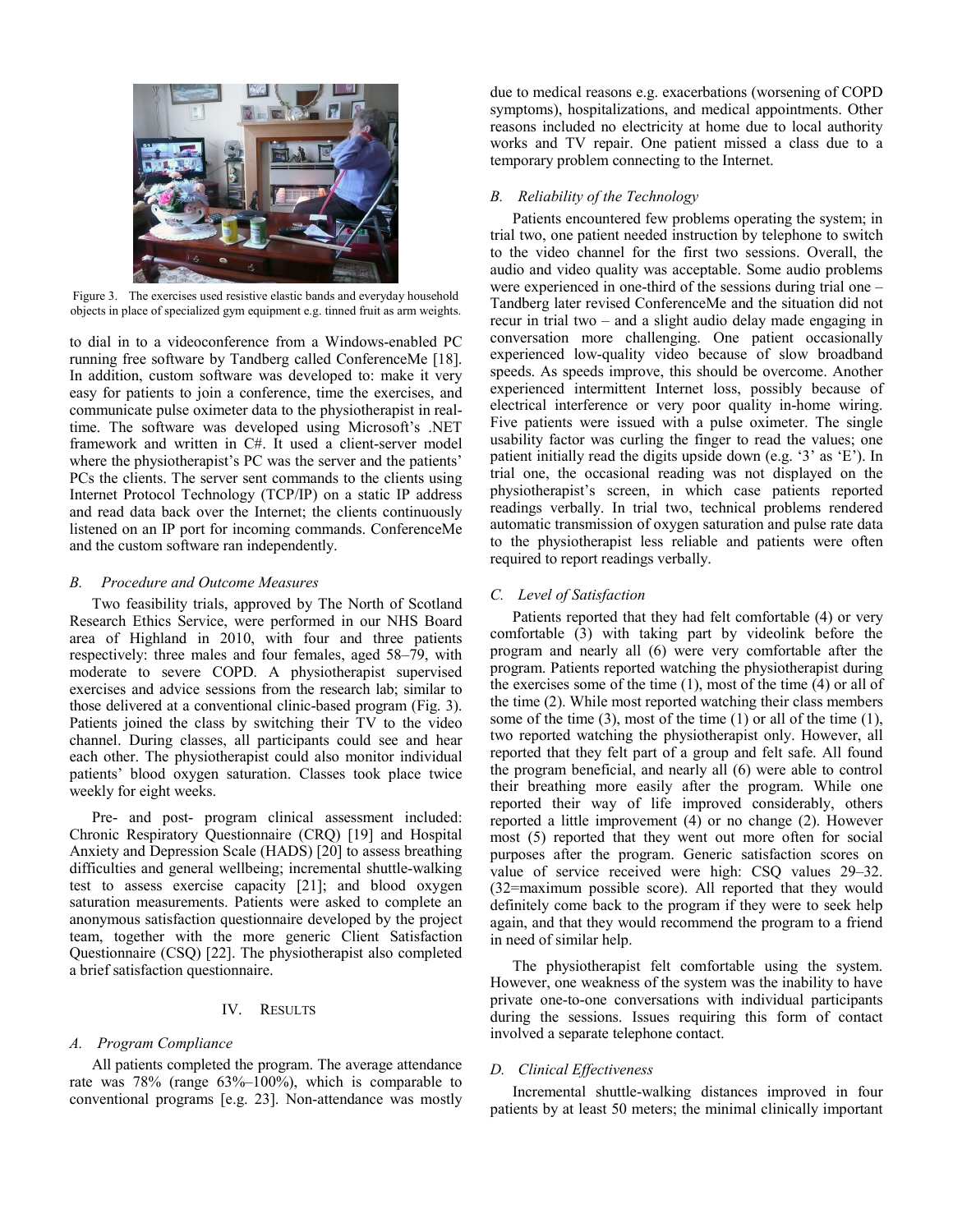difference (MCID) is 48 meters. One patient did not attend for shuttle-walking tests due to distance of travel. Of the remaining two: distance increased by just 30 meters in one patient; and fell by 80 meters in the other, likely because of a chest infection at the time of the follow-up test. Overall, the mean difference in incremental shuttle-walking distances was 50 meters, which is comparable to 42 meters among patients (n=26) undergoing the program at the main hospital serving the region, Raigmore, in 2010.

All patients' CRQ scores improved in at least one domain: dyspnoea (5), emotion (6), fatigue (6) and mastery (5). The mean change was: dyspnoea 4.3, emotion 5.3, fatigue 2.6, mastery 2.0. HADS scores improved in six patients and worsened in one patient. The mean change was: anxiety -2.1, depression -2.1 (in the case of HADS, negative scores represent improvement). Again, the results are comparable to the mean change in patients (n=26) undergoing the hospital-based program in 2010: CRQ – dyspnoea 4.3, emotion 1.6, fatigue 2.3, mastery 1.7; HADS – anxiety +1.1, depression -0.1.

## *E. Social Interaction*

Patients reported that they did feel part of the group, and on occasions when people were on-line but the class had not formally commenced, we did observe patients interacting with each other. There were two issues associated with all patients being on video and audio simultaneously. First, there is a need to adopt etiquette for conversations to avoid overlapping due to the effects of latency in the connections. Second, as observed by the physiotherapist, it is impossible to conduct a one-to-one confidential discussion with the present configuration. We are unaware if the patients in the group established social relationships outwith the class, as does occur with conventional programs. It may be appropriate in future studies to create systems to facilitate such interaction, as discussed later.

#### V. CHALLENGES

## *A. Patient Recruitment*

The aim was to recruit up to eight patients for each trial, based on a staff/patient ratio guideline in the UK of 1:8 for exercise classes [10]. However, recruitment of patients was very challenging: only one in three of those approached agreed to participate. In trial one, 12 patients referred for pulmonary rehabilitation by their hospital consultant were contacted, of whom eight declined to participate. In trial two, we contacted around 10 patients referred by their hospital consultant or general practitioner. Recruitment was even more challenging and due to time constraints, we opted to proceed with the three patients who had agreed to participate. Nearly all of those who declined to participate in the home-based program also declined conventional pulmonary rehabilitation, despite having previously accepted referral. Some gave specific reasons e.g. current admission to hospital and moving away from the area. On five occasions, the session took place with only one patient.

The recruitment difficulties were unexpected and not wholly explained, although they may have been partly related to the large volume of paperwork that patients had to read through (patient information, consent forms etc.) as required

for Ethical Approval as this was a clinical trial. We speculate that if this mode of delivery were simply offered as a clinical service, uptake might be higher. Also, most conventional pulmonary rehabilitation programs operate on a rolling basis i.e. patients are entering and leaving at different times, as opposed to our program, where they all started at once and all finished at once for logistical reasons. Recruitment might be improved with a rolling program with flexible start dates, although the group dynamics would be changed.

# *B. Broadband Ownership*

A significant challenge to NHS Boards, including Highland, in adopting a home-based rehabilitation model is the temporary provision of broadband to homes that do not already have it and the actual speeds available. A recent survey by Ofcom, the UK's communications regulator, put Scotland as the least connected nation in the UK with just 61% of the population owning broadband, with the highest level of nonadoption for involuntary reasons – lack of availability and cost [24]. While most homes in Scotland do have access to a fixedbroadband service, long line lengths and/or lines of insufficient quality between homes and the local telephone exchange can compromise speeds and inhibit Internet use. In addition, [24] found that speeds typically decreased with distance from the exchange, a problem most likely to arise in rural areas, and that the proportion of lines incapable of delivering download speeds of 2Mbit/s was higher in the Highlands and Islands – upload speeds are usually a lot slower than the advertised download speed. However, funding has just been allocated by the UK Government to provide superfast broadband across the Scottish Highlands and Islands that will expedite and boost the use of new technology in rural healthcare delivery.

Four patients required installation of a broadband Internet connection. Consistent with [24], which found Internet take-up higher among younger people than older people, the youngest two patients had Internet access at home. The cost of taking out 12-month broadband contracts (BT Total Broadband Option 1) was met by the project budget. When the program ended, the broadband accounts were closed incurring an anticipated charge for ending the service early. However, while broadband Internet service providers have traditionally required a minimum 12-month contract term, much longer than the eightweek program, short-term contracts are starting to emerge. In addition, while use of 3G technologies was not considered due to low coverage in the Highlands and Islands, this method would avoid the issues of administering individual broadband accounts and fixed-term contracts.

#### VI. CONCLUSION AND FUTURE WORK

This is the first study in the UK to deliver group-based pulmonary rehabilitation to patients in their homes. In general, the technology worked well despite relatively slow broadband speeds and patients found the system easy to use. The sample size is small; nonetheless all patients completed the program, patient satisfaction scores were high, and attendance rates and clinical outcomes were similar to those of patients attending a conventional centre-based program. The preliminary results indicate that this method of delivery offers potential to deliver group-based rehabilitation to patients who are unable to attend